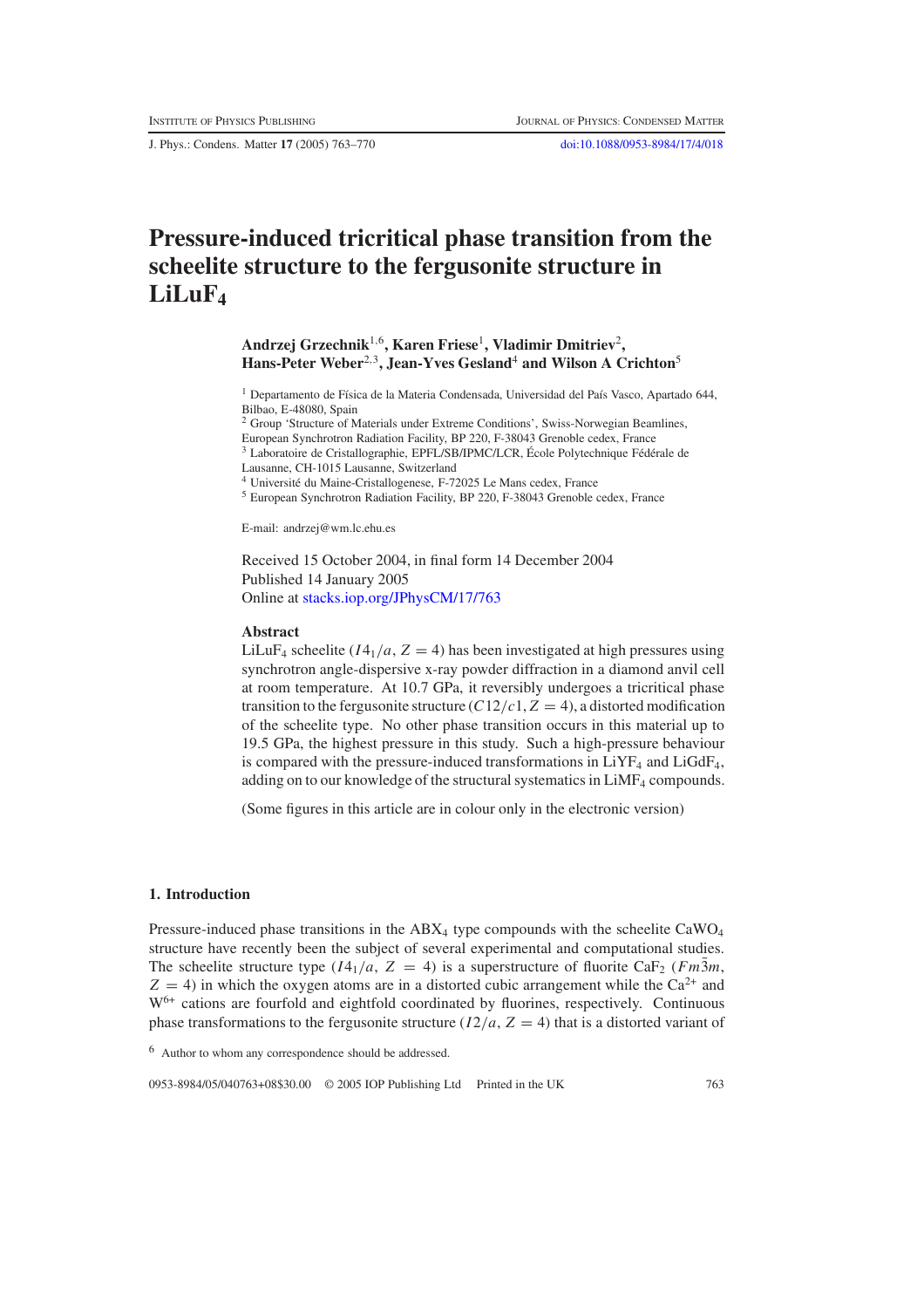the scheelite type have been observed in the oxides CaWO<sub>4</sub> [1], BaWO<sub>4</sub> [2], and CaMoO<sub>4</sub> [3] at high pressures.

Pressure-induced phase transitions in fluoride scheelites of the form LiMF<sub>4</sub>, where M is a trivalent cation, seem to be still debatable.  $LiYF_4$  is known to transform to the fergusonite structure at about 10 GPa [4]. The same compound undergoes a transition to another polymorph at about 17 GPa, the crystal structure of which has yet not been determined. Molecular dynamics calculations of pressure-induced phase transitions in  $LiYF_4$  and  $LiYbF_4$ have predicted that their post-scheelite (post-fergusonite) polymorphs would be of the LaTaO4 type ( $P2_1/c$ ,  $Z = 4$ ), with the Li<sup>1+</sup> and Y<sup>3+</sup> cations octahedrally and tenfold coordinated to the fluorine atoms, respectively [5]. Based on the total energy differences from electronic structure calculations assuming structural models isotypical to the BaWO<sub>4</sub>-II type  $(P2_1/n,$  $Z = 8$ ), LaTaO<sub>4</sub> type ( $P2_1/c$ ,  $Z = 4$ ), BaMnF<sub>4</sub> type ( $Cmc2_1$ ,  $Z = 4$ ), and NiWO<sub>4</sub> wolframite type ( $P2/c$ ,  $Z = 2$ ), Li *et al* have concluded that the post-fergusonite structure of LiYF<sub>4</sub> is of the wolframite type with all the cations octahedrally coordinated to fluorines [6]. However, wolframite is an ordered superstructure of  $\alpha$ -PbO<sub>2</sub> (*Pbcn*, Z = 4) and the transformation scheelite (fergusonite)  $\rightarrow$  wolframite postulated for the AMX<sub>4</sub> compounds [6, 7] is exactly opposed to the sequence observed in the  $AX<sub>2</sub>$  group of materials where the rutile type phases transform towards the fluorite related structures at high pressures, with the  $\alpha$ -PbO<sub>2</sub>-type structure being a possible intermediate [1, 8, 9].

Results of previous high-pressure high-temperature investigations on LiGdF4 scheelite  $(I4<sub>1</sub>/a, Z = 4)$  show that above 11 GPa it progressively decomposes into a solid solution series Li*y*Gd1−*<sup>y</sup>*F3−2*<sup>y</sup>* (*P*63/*mmc*, *Z* = 2) and LiF [10]. This demonstrates that apart from phase transformations into the BaWO<sub>4</sub>-II ( $P2_1/n$ ,  $Z = 8$ ), LaTaO<sub>4</sub> ( $P2_1/c$ ,  $Z = 4$ ), or BaMnF<sub>4</sub> ( $Cmc2_1$ ,  $Z = 4$ ) types, a decomposition of fluoride scheelites has to be additionally considered in order to establish a high-pressure high-temperature systematics of the  $AMX<sub>4</sub>$ type compounds.

The behaviour of scheelite-structured fluorides containing different rare earth metals as well as their structural relationship with LiYF<sub>4</sub> is of further interest. In this context, the goal of this study is to examine the high-pressure behaviour of  $LiLuF<sub>4</sub>$  to approximately 20 GPa using synchrotron angle-dispersive x-ray powder diffraction in a diamond anvil cell at high pressures and room temperature.

#### **2. Experimental details**

Angle-dispersive powder x-ray diffraction patterns were measured at room temperature and high pressure in a diamond anvil cell with a methanol: ethanol mixture as a pressure-transmitting medium on the Swiss–Norwegian Beamlines at the European Synchrotron Radiation Facility (BM1A, ESRF, Grenoble, France). Monochromatic radiation at 0.7100 Å was used for data collection on a MAR345 imaging plate. The stability of the wavelength over the time of the measurements was monitored by rechecking the distance between the detectors and samples (with the wavelength and calibrated sample *d*-spacings fixed). The images were integrated using the program FIT2D [11] to yield diagrams of intensity versus  $2\theta$ . The ruby luminescence method [12] was used for pressure measurements.

## **3. Results**

X-ray powder diffraction patterns of  $LiLuF_4$  at selected pressures are shown in figure 1. Upon compression up to about 10–11 GPa, all reflections can be indexed with the scheelite structure  $(I4<sub>1</sub>/a, Z = 4)$ . At higher pressure, a peak splitting and the appearance of new weak reflections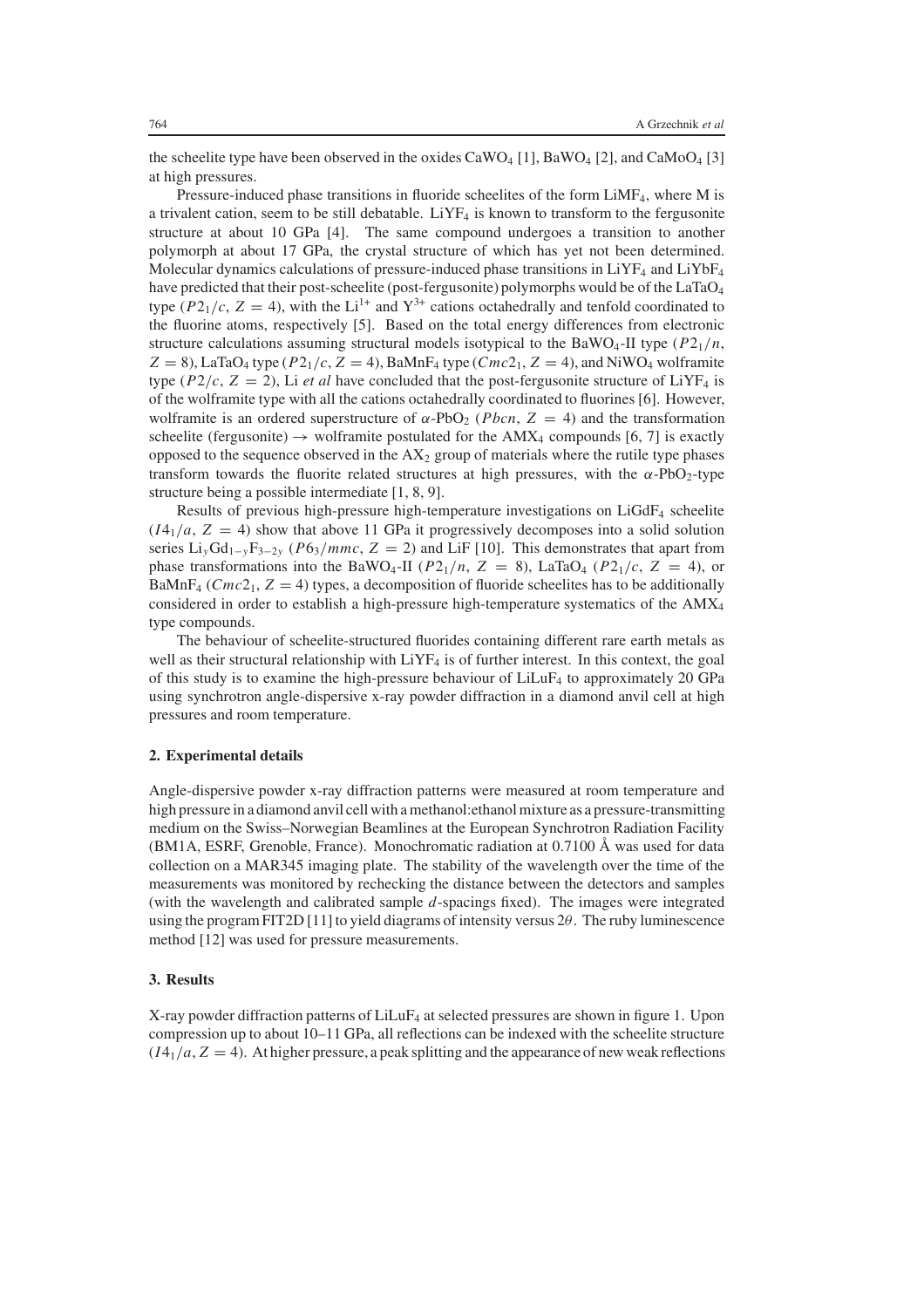

**Figure 1.** Selected x-ray powder patterns of LiLuF<sub>4</sub> upon compression ( $\lambda = 0.7100 \text{ Å}$ ).

imply a continuous phase transformation to a lower-symmetry structure of the fergusonite type  $(C^2/c, Z = 4)$  that is a distorted variant of the scheelite type, previously observed in LiYF<sub>4</sub> [4], CaWO<sub>4</sub> [1], BaWO<sub>4</sub> [2], and CaMoO<sub>4</sub> [3]. No other phase transition is observed up to 19.5 GPa. The scheelite–fergusonite transformation in  $LiLuF<sub>4</sub>$  is fully reversible.

The fergusonite structural model (space group  $C12/c1$ ) was derived from the scheelite type (space group  $I4_1/a$ , [13]) on the basis of supergroup–subgroup relationships.  $C12/c1$ is a maximal subgroup of  $I4_1/a$  with the index 2. The corresponding axis transformation is  $a_m = -a_t - b_t$ ,  $b_m = c_t$ ,  $c_m = b_t$ . The resulting relationship between the tetragonal and monoclinic unit cell parameters is  $a_m \approx \sqrt{2}a_t$ ,  $b_m \approx c_t$ ,  $c_m \approx a_t$ , with  $\beta \approx 135^\circ$ .

The model in the standard setting *C*12/*c*1 of space group no. 15 was optimized against the pattern collected at 11.9 GPa using the algorithm FOX [14] with parallel tempering, 'smart' temperature schedule, and exponential displacement schedule. Since the ratio of the number of observed Bragg peaks to the number of structural parameters was expected to be relatively low, the number of globally optimized parameters was reduced by introducing a rigid LiF<sub>4</sub> tetrahedron. Bonding and angular distortions of the LiF<sub>4</sub> tetrahedra were accounted for by relaxing the delta and sigma parameters in the program FOX [14]. Such a model was subsequently used for the structure refinement against the same pattern (figure 2) with the Rietveld method using the program GSAS [15]. The best fit was obtained at  $R_{wp} = 17.00\%$ ,  $R_p = 12.58\%$ , and  $R(F^2) = 13.78\%$  (the residuals  $R_{wp}$  and  $R_p$  have been calculated with the background eliminated; see the GSAS manual). The initial model contained a set of predefined distances between atoms, their corresponding standard deviations, and a weighting factor in order to add new 'observables' to the refinement. The starting minimal distances were 2.30(1) Å for F–F, 1.60(1) Å for Li–F, 3.40(1) Å for Li–Li, and 3.20(1) Å for Lu–Li. At the final stage of the refinement, only the Li–F bond constraint was used. Overall, the refined variables were: atomic positions, isotropic displacement parameters, lattice parameters, scale factor, zero shift, and Stephens profile function [16]. The obtained structural parameters are given in table 1. The Li–F bonds and next-nearest-neighbour Li–F distances are approximately 1.6 and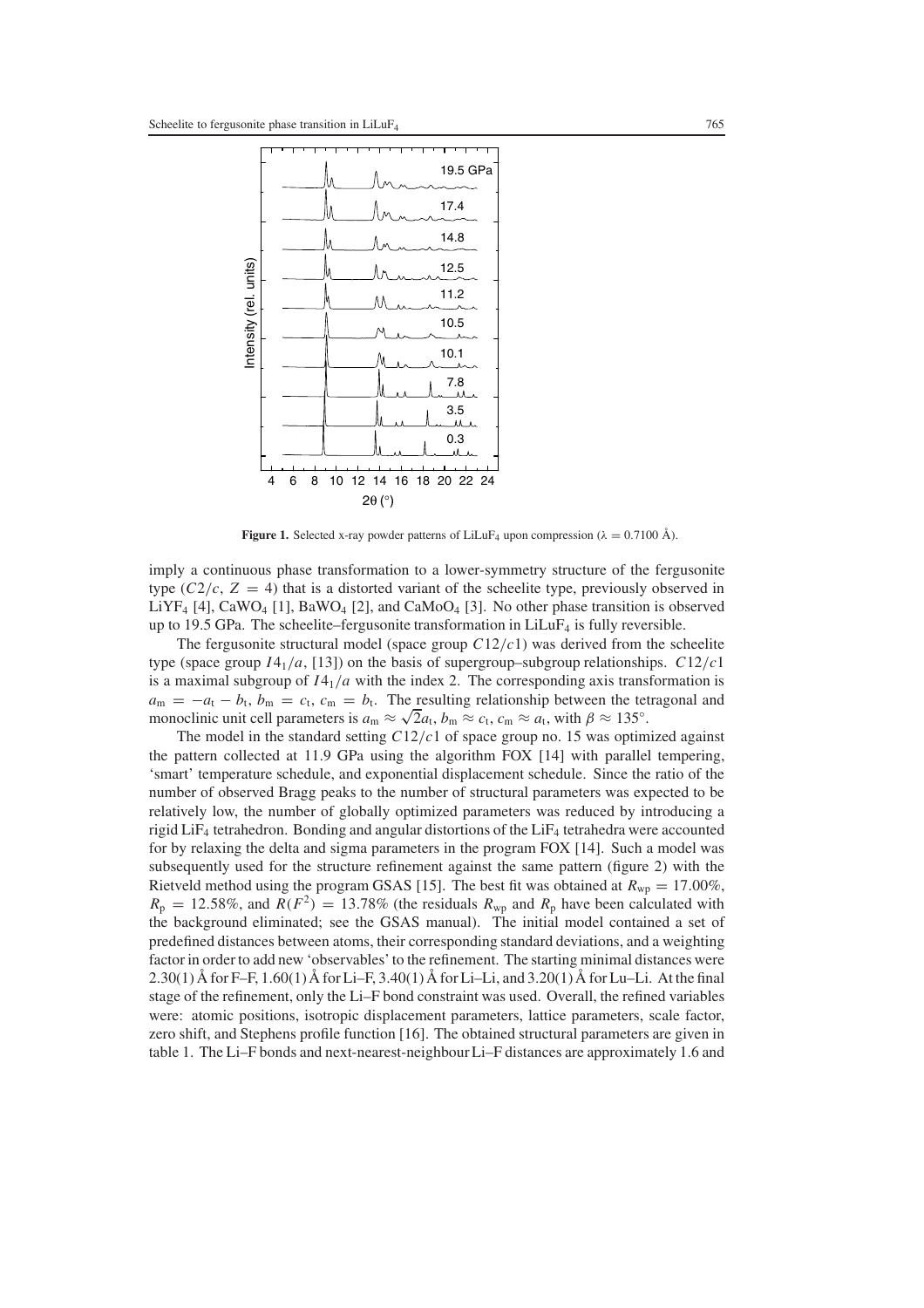

Figure 2. Observed, calculated, and difference x-ray powder patterns for fergusonite LiLuF<sub>4</sub> at 11.9 GPa (λ = 0.7100 Å)—*C*12/*c*1, *Z* = 4, *a* = 7.2556(13) Å, *b* = 10.3510(17) Å,  $c = 4.8434(8)$  Å,  $\beta = 136.136(5)°$ . The vertical markers indicate Bragg reflections.

**Table 1.** Structural parameters for fergusonite LiLuF<sub>4</sub> at 11.9 GPa– $C12/c1$ ,  $Z = 4$ ,  $a = 7.2556(13)$  Å,  $b = 10.3510(17)$  Å,  $c = 4.8434(8)$  Å,  $\beta = 136.136(5)°$ . Estimated standard deviations are given in brackets.

| Atom                                      | Site       | $\mathcal{X}$ | у          | Z.         | $Ui/ Ue * 100$ |  |  |  |
|-------------------------------------------|------------|---------------|------------|------------|----------------|--|--|--|
| Li                                        | 4e         | 0.0           | 0.0862(5)  | 0.25       | 33(13)         |  |  |  |
| Lu                                        | 4e         | 0.0           | 0.6330(5)  | 0.25       | 14.89(25)      |  |  |  |
| F1                                        | 8f         | 0.7779(5)     | 0.5435(11) | 0.4181(18) | 12.8(12)       |  |  |  |
| F2                                        | 8f         | 0.9122(15)    | 0.8062(5)  | 0.4364(12) | 5.3(9)         |  |  |  |
| Selected bond distances (in $\check{A}$ ) |            |               |            |            |                |  |  |  |
| $Lu-F1$                                   | 2.452(10)  | 2.452(10)     | 2.187(11)  | 2.187(11)  |                |  |  |  |
| $Lu-F2$                                   | 2.294(7)   | 2.294(7)      | 2.461(5)   | 2.461(5)   |                |  |  |  |
| $Li-F1$                                   | 1.5988(30) | 1.5988(30)    | 2.632(8)   | 2.632(8)   |                |  |  |  |
| $Li-F2$                                   | 1.5995(33) | 1.5995(33)    |            |            |                |  |  |  |

2.6 Å, respectively. Therefore, the highly deformed  $\text{LiF}_4^{3-}$  tetrahedra can still be considered to be isolated. All ions are significantly displaced from their ideal positions derived from the higher symmetrical scheelite model, implying the loss of the fourfold axis (figure 3).

Figure 4 shows the pressure dependences of the normalized lattice parameters, unit cell volumes, and axial ratios in LiLuF4 and compares them with the corresponding values for  $LiYF_4$  [4] and  $LiGdF_4$  [10]. The lattice parameters and unit cell volume for  $LiLuF_4$  scheelite at ambient pressure are  $a = 5.1460(1)$  Å,  $c = 10.5886(2)$  Å, and  $V = 280.40(1)$  Å<sup>3</sup>. There is no discontinuity in the evolution of the unit cell volumes as well as of the *c* tetragonal and *b* monoclinic lattice parameters in LiLuF<sub>4</sub>. Of the three fluorides, LiLuF<sub>4</sub> scheelite is the least compressible along the *a* axis, and consequently its  $c/a$  axial ratio is the least pressure sensitive. The combined volume compression data for the scheelite and fergusonite polymorphs of LiLuF4 up to 19.5 GPa could be fitted by a common Birch–Murnaghan equation of state to give the zero-pressure bulk modulus  $B_0 = 85 \pm 3$  GPa, the first pressure derivative of the bulk modulus  $B' = 5.59 \pm 0.55$ , and the unit cell volume of scheelite at ambient pressure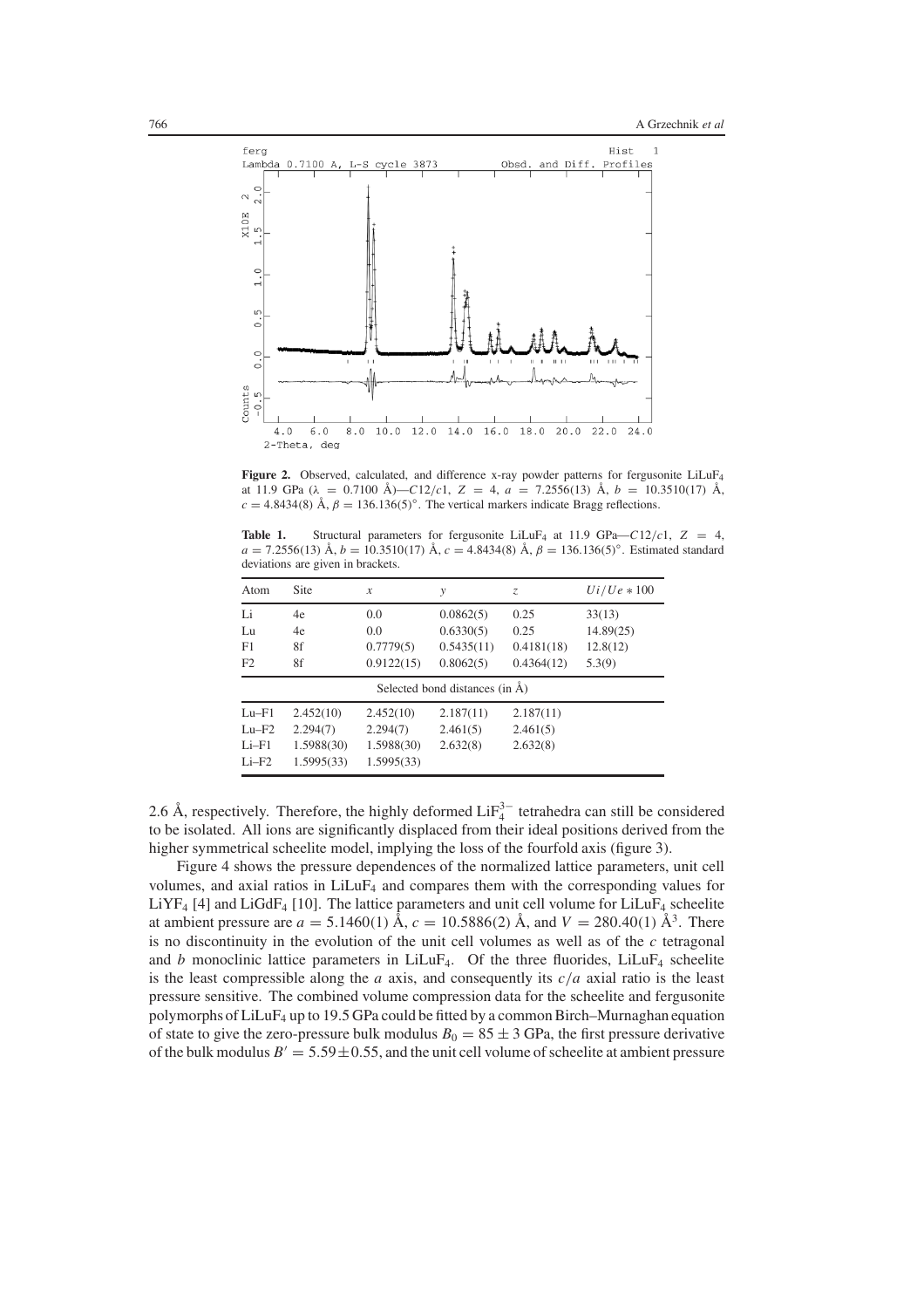

**Figure 3.** Crystal structure of LiLuF<sub>4</sub> fergusonite ( $C12/c1$ ,  $Z = 4$ ) in the (*a*, *c*) projection.



Figure 4. Pressure dependences of lattice parameters, unit cell volumes, and axial ratios in LiLuF<sub>4</sub> (black symbols) LiYF4 (taken from [4], dark grey symbols) and LiGdF4 (taken from [10], medium grey symbols) normalized to the respective values at ambient pressure. Full and open symbols stand for the scheelite  $(I4_1/a, Z = 4)$  and fergusonite (non-standard setting  $I12/a1, Z = 4$ ) polymorphs, respectively.

 $V_0 = 280.7 \pm 0.2$  Å<sup>3</sup> (table 2). Comparison of the equation-of-state parameters for all three fluorides shows that LiLuF4 with the smallest unit cell volume of scheelite at ambient pressure has the largest bulk modulus.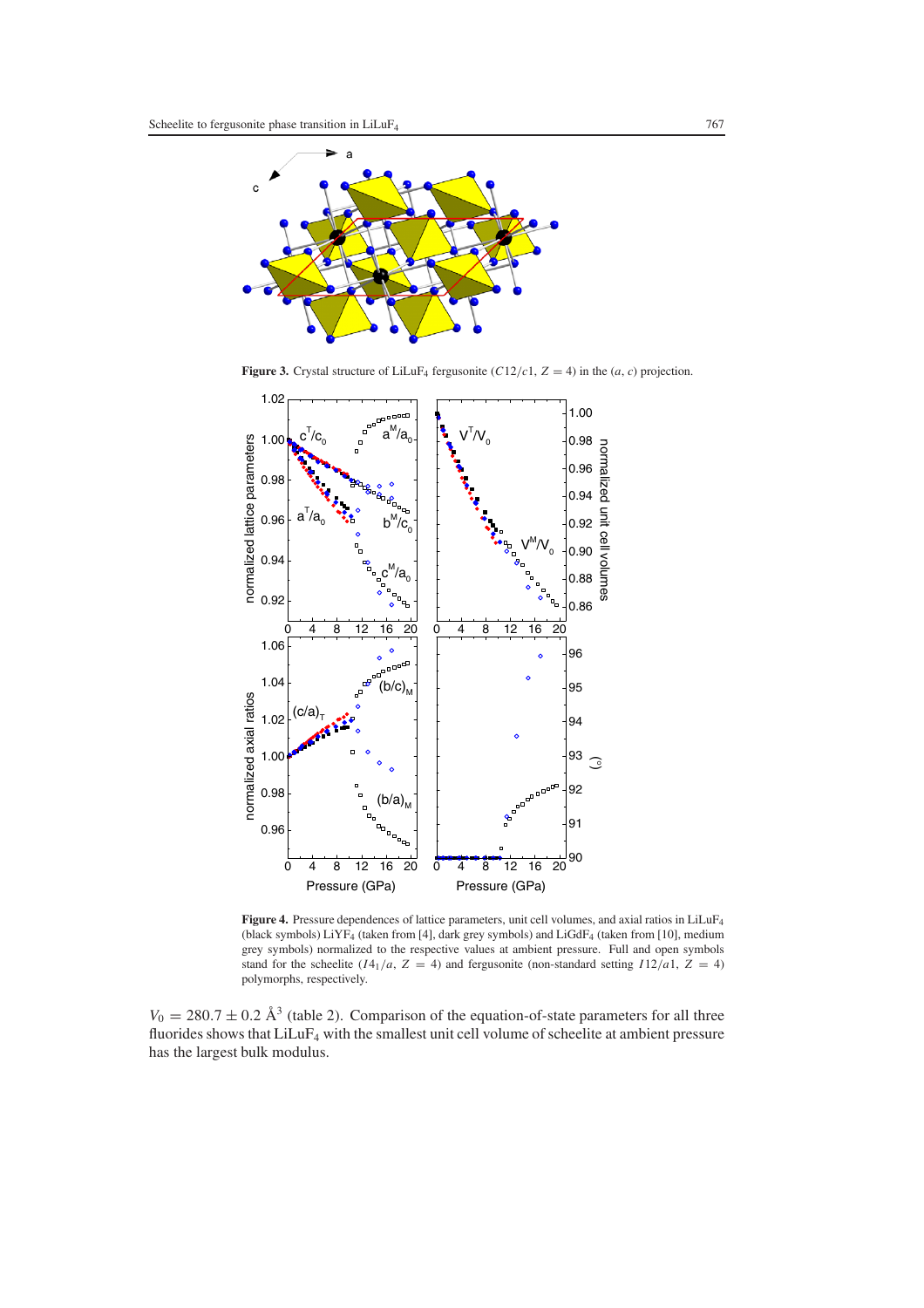

**Figure 5.** Pressure dependence of the fourth degree of the spontaneous strain in the monoclinic phase of LiLuF4. The straight line is the best least-square fit.

Table 2. Equation-of-state parameters for LiLuF<sub>4</sub> determined in this study and compared with the parameters reported previously for  $LiYF_4$  [4] and  $LiGdF_4$  [10].

| Material           | Pressure range<br>(GPa) | Vo<br>$(\AA^3)$ | B <sub>0</sub><br>(GPa) | B'              |
|--------------------|-------------------------|-----------------|-------------------------|-----------------|
| LiLuF <sub>4</sub> | $0 - 19.5$              | $280.7 \pm 0.2$ | $85 + 3$                | $5.59 \pm 0.55$ |
| $LiYF4$ [4]        | $0 - 17.4$              | $285.1 \pm 0.5$ | $81 + 4$                | $4.97 \pm 0.68$ |
| $LiGdF4$ [10]      | $0 - 11.0$              | $302.9 \pm 0.3$ | $76 + 4$                | $5.01 \pm 1.03$ |

## **4. Discussion**

In rare earth niobates and tantalates at atmospheric conditions, the temperature-induced ferroelastic scheelite  $\rightarrow$  fergusonite  $(I4_1/a \rightarrow I2/a$ , i.e., the non-standard setting of space group *C*12/*c*1) phase transition is associated with the anisotropic phonon softening of a transverse acoustic mode at the Brillouin zone centre [17]. As in lanthanide niobates and tantalates [17] and now in the pressure-induced fergusonite phase in  $LiYF<sub>4</sub>$  [4], it is debatable whether this transition is of the first or second order. It has been found experimentally that there is no volume change at the phase transition in  $LiYF_4$  at about 10 GPa [4]. Electronic structure calculations indicate, however, that the scheelite–fergusonite transformation in this material takes place with a 0.5% volume collapse [6].

The scheelite  $\rightarrow$  fergusonite (equitranslational  $4/m-2/m$ ) phase transition can be classified, in conventional terms [17], as a *proper ferroelastic* transformation. In such a transition, the second-rank strain tensor components play the role of a primary order parameter. The tensor function  $\mathbf{e}_m = \frac{1}{\sqrt{2}} (\mathbf{e}_{xx} - \mathbf{e}_{yy})$  is a basis function of the relevant singledimensional irreducible representation  $\overline{B_g}$  of the  $4/m$  symmetry group, and it transforms as the corresponding ferroelastic order parameter. Due to symmetry, only even-degree terms should be present in the free energy expansion:  $\Delta G = A(P - P_C)\mathbf{e}_{\text{m}}^2 + B\mathbf{e}_{\text{m}}^4 + C\mathbf{e}_{\text{m}}^6$ . It allows both first-order and second-order regimes for the transition between scheelite and fergusonite structures. However, our results indicate that a very particular transformation regime occurs in LiLuF<sub>4</sub>. Figure 5 shows the plot of the fourth degree of the order parameter,  $e_m^4$ , calculated from the lattice parameters (figure 4) as a function of normalized pressure<sup>7</sup>. The linear character of the dependence reflects the *tricritical* nature of the corresponding phase transition, i.e., the

<span id="page-5-0"></span><sup>&</sup>lt;sup>7</sup> The spontaneous strains  $e_{xx}$  and  $e_{yy}$ , contributing to the order parameter  $e_m$ , are determined as follows:  ${\bf e}_{xx} = (c_m^{\text{exp}} - a_t^{\text{cos}})/a_t^{\text{cos}}, {\bf e}_{yy} = (a_m^{\text{exp}}/\sqrt{2} - a_t^{\text{cos}})/a_t^{\text{cos}}$ . Here  $a_t^{\text{cos}}$  is the tetragonal lattice parameter extrapolated, with an equation of state, to the stability range of the monoclinic structure.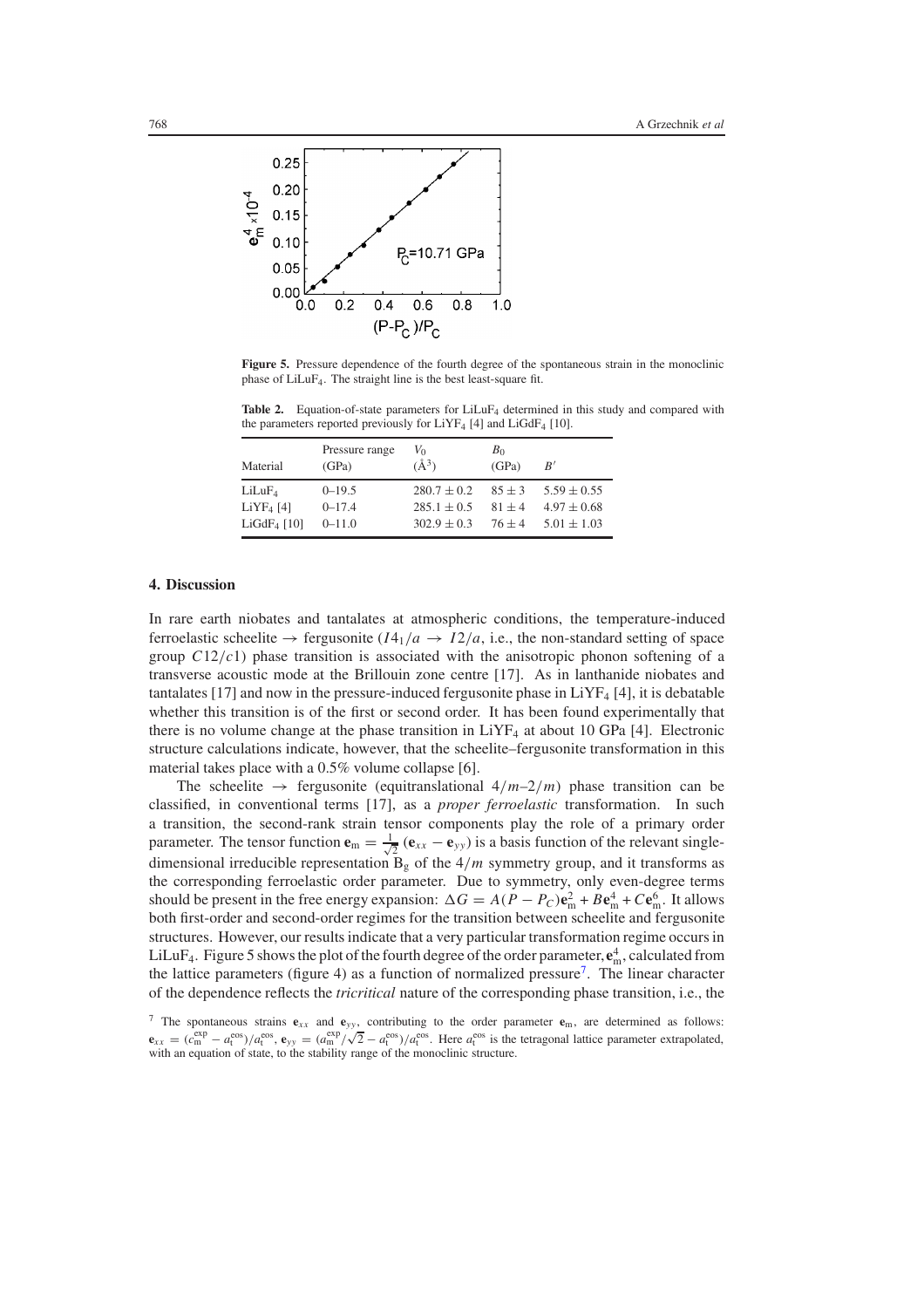transition in LiLuF<sub>4</sub> passes through the tricritical point ( $B = 0$ ) of the crossover from the second-order regime ( $B > 0$ ) to the first-order one ( $B < 0$ ) [18].

Our observation that in the pressure range  $0-19.5$  GPa the only phase transition in LiLuF<sub>4</sub> scheelite  $(I4_1/a, Z = 4)$  is the one to the fergusonite structure  $(C12/c1, Z = 4)$  significantly differs from the high-pressure behaviours of  $LiYF_4$  [4] and  $LiGdF_4$  [10] scheelites in the same pressure range. In LiYF<sub>4</sub>, apart from the scheelite  $\rightarrow$  fergusonite transformation at about 11 GPa, another structural transformation above 17 GPa to a yet undetermined polymorph has been detected [4]. LiGdF<sub>4</sub> behaves differently and decomposes above 11 GPa [10].

The results of this and previous studies [4, 10] show that the actual behaviour of scheelitestructured LiMF<sub>4</sub> fluorides is closely related to the radii of the  $M^{3+}$  cations. Of the three fluorides,  $LiLuF<sub>4</sub>$  has the smallest unit cell volume of scheelite at atmospheric pressure and has the largest bulk modulus. It remains to be seen whether such simple correlations between zero-pressure unit cell volumes in scheelites, bulk moduli, decomposition, and phase transitions to other crystalline polymorphs hold for the whole series of lithium lanthanide fluorides and  $LiYF<sub>4</sub>$ . The competition between structural instabilities of the scheelite or fergusonite polymorphs and their decomposition needs to be further investigated.

### **5. Conclusions**

The results of high-pressure investigations on LiLuF<sub>4</sub> scheelite  $(I4_1/a, Z = 4)$  using synchrotron angle-dispersive x-ray powder diffraction in a diamond anvil cell at room temperature show that above 10.7 GPa it reversibly transforms to the fergusonite structure  $(C12/c1, Z = 4)$ , a distorted modification of the ambient pressure structure. No other phase transition is observed up to 19.5 GPa.

#### **Acknowledgments**

Experimental assistance from the staff of the Swiss–Norwegian Beamlines at ESRF is gratefully acknowledged. AG and KF acknowledge financial support from the Gobierno Vasco and the Ministerio de Ciencia y Tecnología, respectively.

## **References**

- [1] Grzechnik A, Crichton W A, Hanfland M and van Smaalen S 2003 *J. Phys.: Condens. Matter* **15** 7261
- [2] Panchal V, Garg N, Chauhan A K, Sangeeta B and Sharma S M 2004 *Solid State Commun.* **130** 203
- [3] Crichton W and Grzechnik A 2004 *Z. Kristall. NCS* at press
- [4] Grzechnik A, Syassen K, Loa I, Hanfland M and Gesland J Y 2002 *Phys. Rev.* B **65** 104102
- [5] Sen A, Chaplot L and Mittal R 2003 *Phys. Rev.* B **68** 134105 Sen A, Chaplot L and Mittal R 2003 *Curr. Sci.* **85** 1045
- [6] Li S, Ahuja R and Johansson B 2004 *J. Phys.: Condens. Matter* **16** S983
- [7] Errandonea D, Manjon F J, Somayazulu M and Häusermann D 2004 *J. Solid State Chem.* 177 1087
- [8] Hyde B G and Andersson S 1989 *Inorganic Crystal Structures* (New York: Wiley)
- [9] Leger J M and Haines J 1997 *Eur. J. Solid State Inorg. Chem.* **34** 785
- [10] Grzechnik A, Crichton W A, Bouvier P, Dmitriev V, Weber H-P and Gesland J-Y 2004 *J. Phys.: Condens. Matter* **16** 7779
- [11] Hammersley A P, Svensson S O, Hanfland M, Fitch A N and Häusermann D 1996 High Pressure Res. 14 235
- [12] Piermarini G J, Block S, Barnett J D and Forman R A 1975 *J. Appl. Phys.* **46** 2774 Mao H K, Xu J and Bell P M 1986 *J. Geophys. Res.* **91** 4673
- [13] Garcia E and Ryan R R 1993 *Acta Crystallogr.* C **49** 2053
- [14] Favre-Nicolin V and Cerny R 2002 *J. Appl. Crystallogr.* **35** 734
- [15] Larson A C and von Dreele R B 2000 *GSAS: General Structure Analysis System* Los Alamos National Laboratory